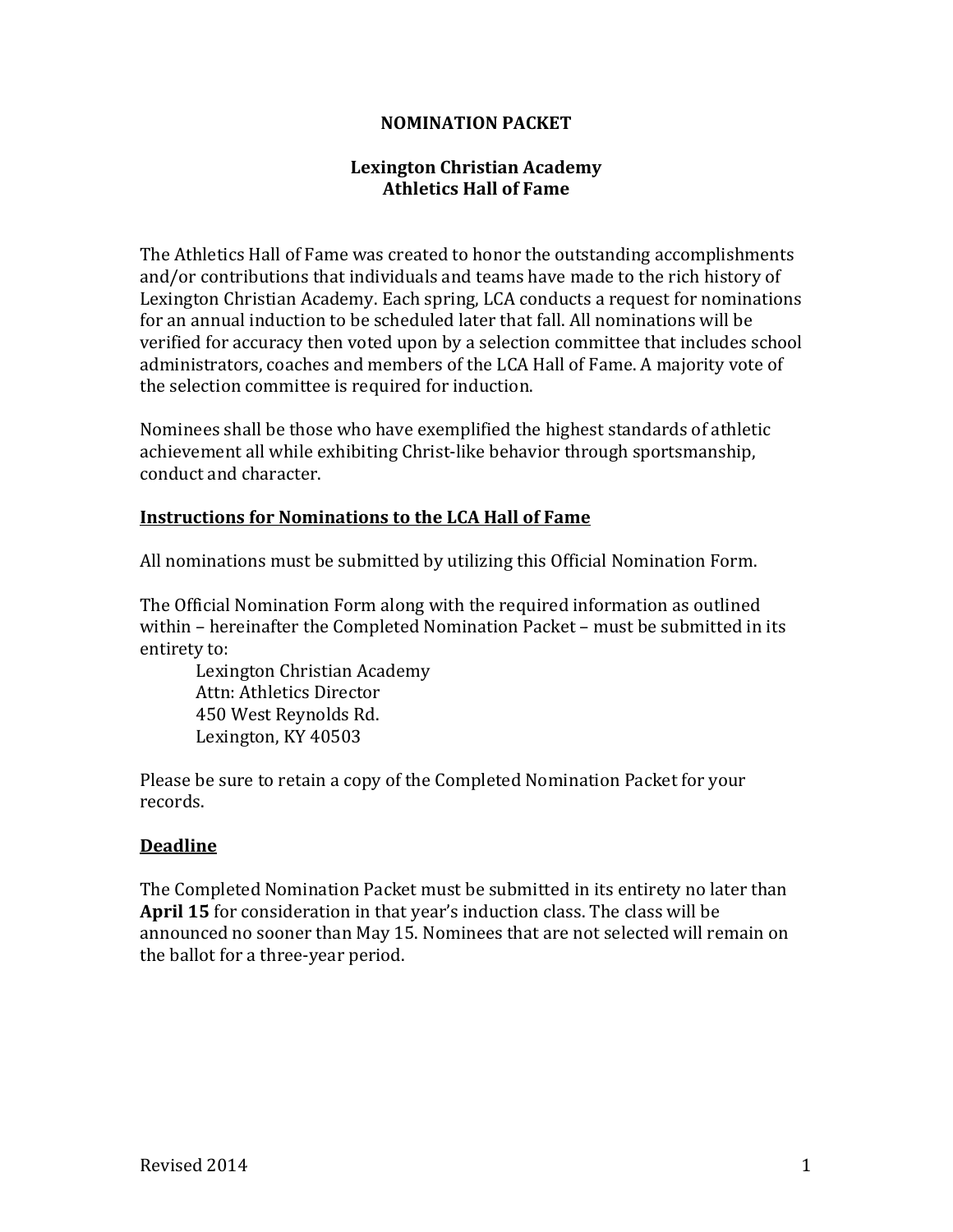## **CRITERIA**

## **I. NOMINATIONS**

- a. Records, milestone statistics, post-season awards, etc of the player, coach or administrator will be on file and recorded annually each year for nominating purposes.
- b. Player nominations should be affirmed by the athlete's coach if possible.
- c. Nomination period will open 3/1 and nominations will be accepted until 4/15 each year with selections being made by 5/15.
- d. Inductions will take place at an annual event.
- e. Nominators must fill out a "LCA Hall of Fame Nomination Form" and turn it in to the Athletic Director.
- f. Full teams may be nominated.
- g. Coaches, administrators and special contributors are eligible for nominations.
- h. An athlete that competed at LCA may be nominated, regardless of whether they finished their high school academics at LCA.
- i. Student athletes must be 5 years post high school graduation.
- j. Nominations will remain on ballot for 3 years and then be removed, but are eligible for nomination again.

## **II. SELECTIONS**

- a. The selection committee will be comprised of the athletic committee members and two of the most tenured coaches or personnel.
- b. Nominees must receive a majority vote to be selected.
- c. Hall of Fame inductees may be voted off by the selection committee if the situation arises where the inductee commits infractions before, during or after their time at LCA where the inductee does not represent Lexington Christian Academy's mission statement, core values or statement of faith.
- d. There are not a minimum number of inductees per year. However, four is the maximum number of inductees each year.
- e. Criteria are based on athletic performance and representation of LCA before and after graduation or during their participation while enrolled.
- f. Inductees will be given a bronze plaque and honored on campus.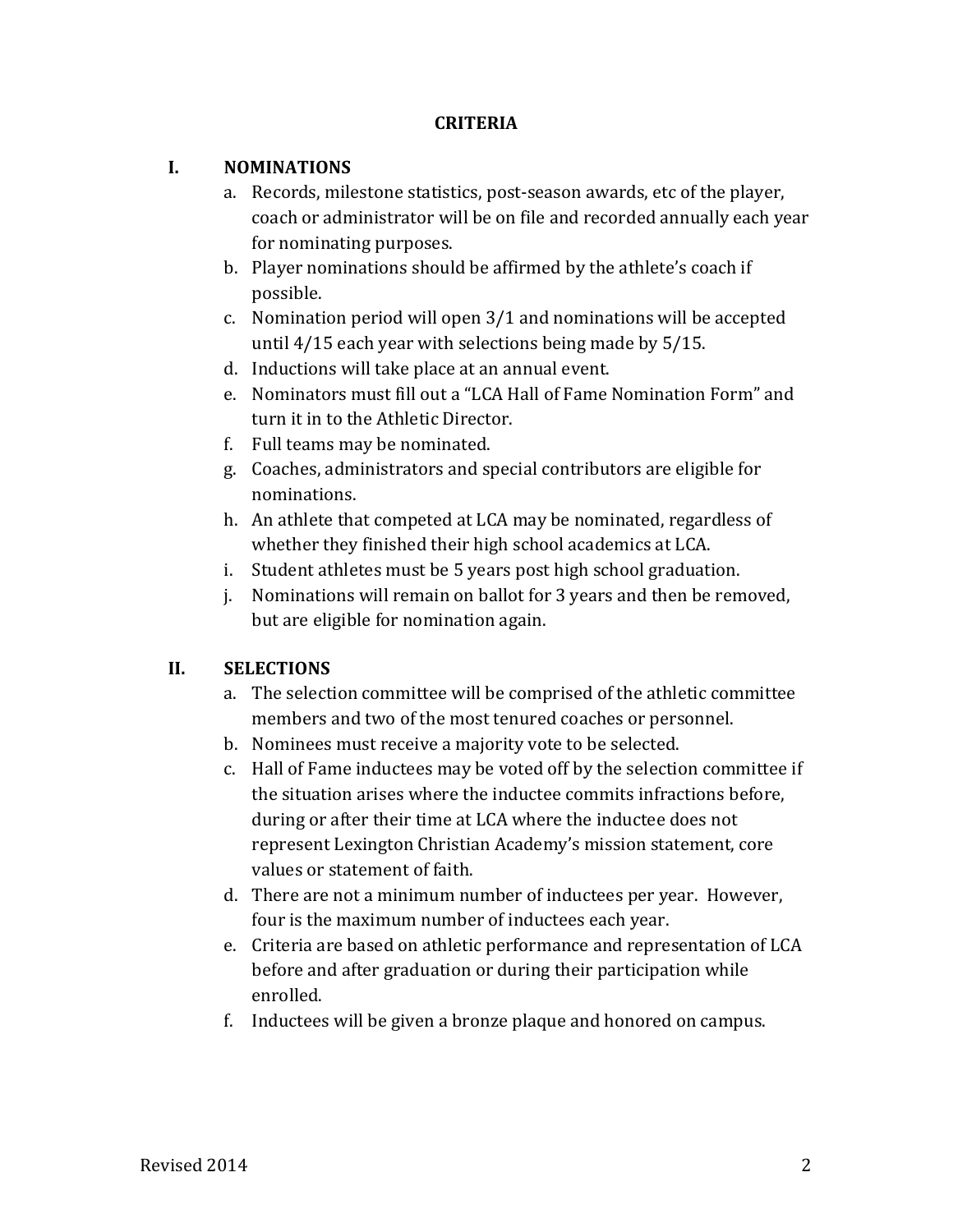## **OFFICIAL NOMINATION FORM** Lexington Christian Academy Athletics Hall of Fame

| <b>Nominee Information</b>    |  |                                |  |                                                                                  |  |  |
|-------------------------------|--|--------------------------------|--|----------------------------------------------------------------------------------|--|--|
|                               |  |                                |  |                                                                                  |  |  |
|                               |  | Circle One: Living Deceased    |  |                                                                                  |  |  |
|                               |  | Circle One: Athlete Team Coach |  | Contributor                                                                      |  |  |
|                               |  |                                |  |                                                                                  |  |  |
|                               |  |                                |  |                                                                                  |  |  |
|                               |  |                                |  |                                                                                  |  |  |
|                               |  |                                |  |                                                                                  |  |  |
| <b>LCA Bio</b>                |  |                                |  |                                                                                  |  |  |
|                               |  |                                |  | Years Attended/Coached: _______________________Year Graduated/Retired: _________ |  |  |
|                               |  |                                |  |                                                                                  |  |  |
| <b>Post-LCA Bio</b>           |  |                                |  |                                                                                  |  |  |
|                               |  |                                |  |                                                                                  |  |  |
|                               |  |                                |  |                                                                                  |  |  |
|                               |  |                                |  |                                                                                  |  |  |
|                               |  |                                |  |                                                                                  |  |  |
| <b>Current Career Status:</b> |  |                                |  |                                                                                  |  |  |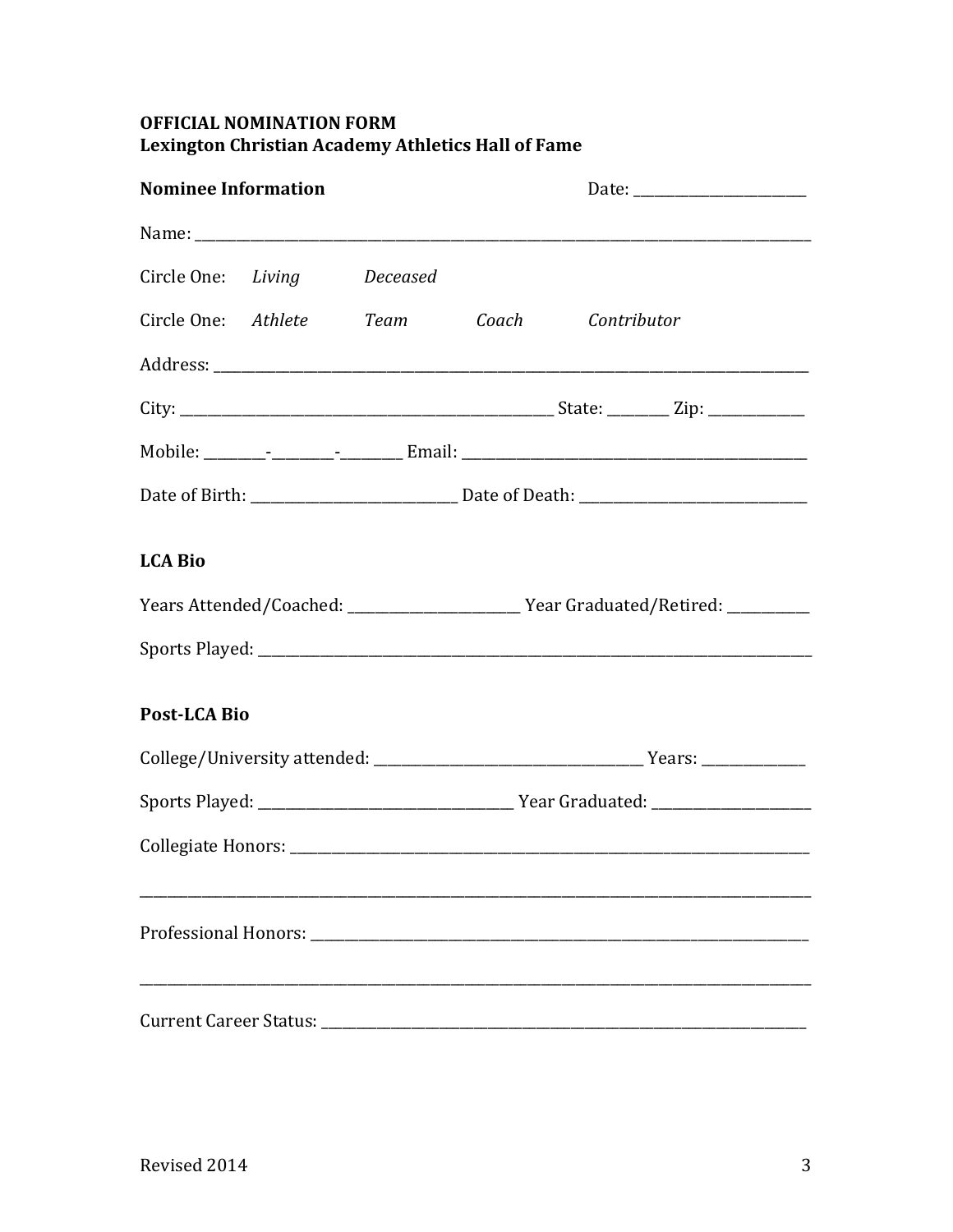## **OFFICIAL NOMINATION FORM Lexington Christian Academy Athletics Hall of Fame**

The following information MUST be included prior to submitting the Completed Nomination Packet:

## **Athlete**

- Letter of recommendation
- Newspaper clippings/links, magazine articles, copies of scorebooks, team statistics, et al that substantiate the LCA accomplishments of the nominee.
- Head shot and action shot photos (LCA) of the nominee, if available.
- Additional documentation which supports a list of the nominee's confirmable LCA achievements that you believe qualifies your nominee for induction into the Athletics Hall of Fame, such as:
	- o Years Lettered / Sports
	- o Awards (All-State, Mr./Miss Kentucky, All-American, etc.)
	- o Records (LCA, Region, State, National)
	- o Post-LCA Achievements

## **Coach**

- Letter of recommendation
- Newspaper clippings/links, magazine articles, copies of scorebooks, team statistics, et al that substantiate the accomplishments of the nominee.
- Head shot and action shot photos of the nominee, if available.
- Pertinent coaching statistics, including:
	- o Sport Coached
	- o LCA Record
	- o Coaching Term at LCA
	- o Career Record (Years)
		- Schools coached (Years)
	- o Other Sports Coached at LCA (Record/Years)
	- o Classes taught at LCA (Years)
	- o Championships coached (District, Region, State, Other)
	- o Honors (Coach of the Year awards, All-Star games coached, etc.)

## **Contributor**

- Letter of recommendation
- Head shot and action shot photos of the nominee, if available.
- LCA Sport(s) served (Years)
- Primary contribution
- List any secondary contributions
- Any supportive documentation available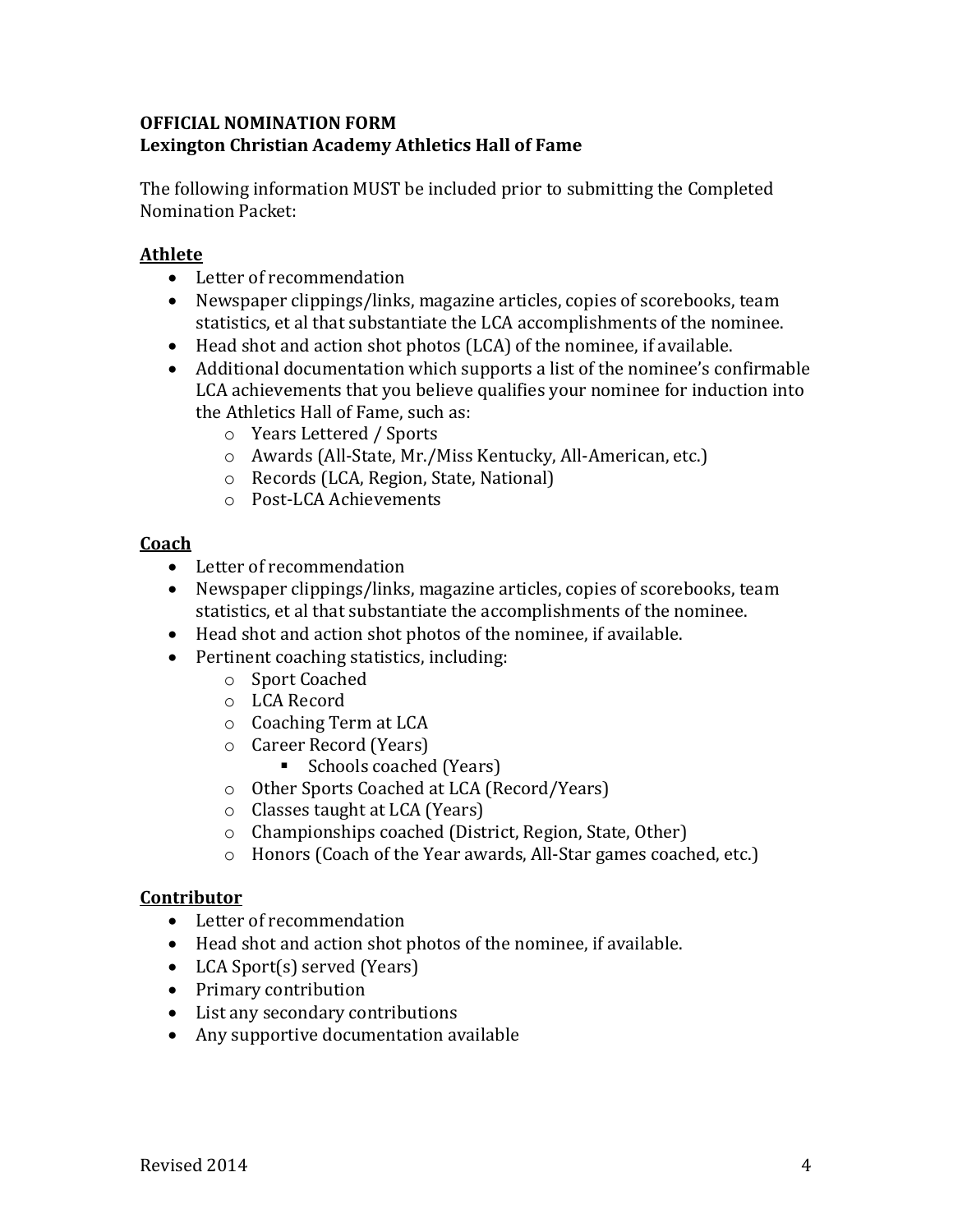# **OFFICIAL NOMINATION FORM Lexington Christian Academy Athletics Hall of Fame**

# **Nominator Information**

|  |  | I hereby verify that the information included within this nacket is accurate to the hest |
|--|--|------------------------------------------------------------------------------------------|

*I hereby verify that the information included within this packet is accurate to the best of my knowledge:* 

| Nominator's Signature: | Date: |
|------------------------|-------|
|------------------------|-------|